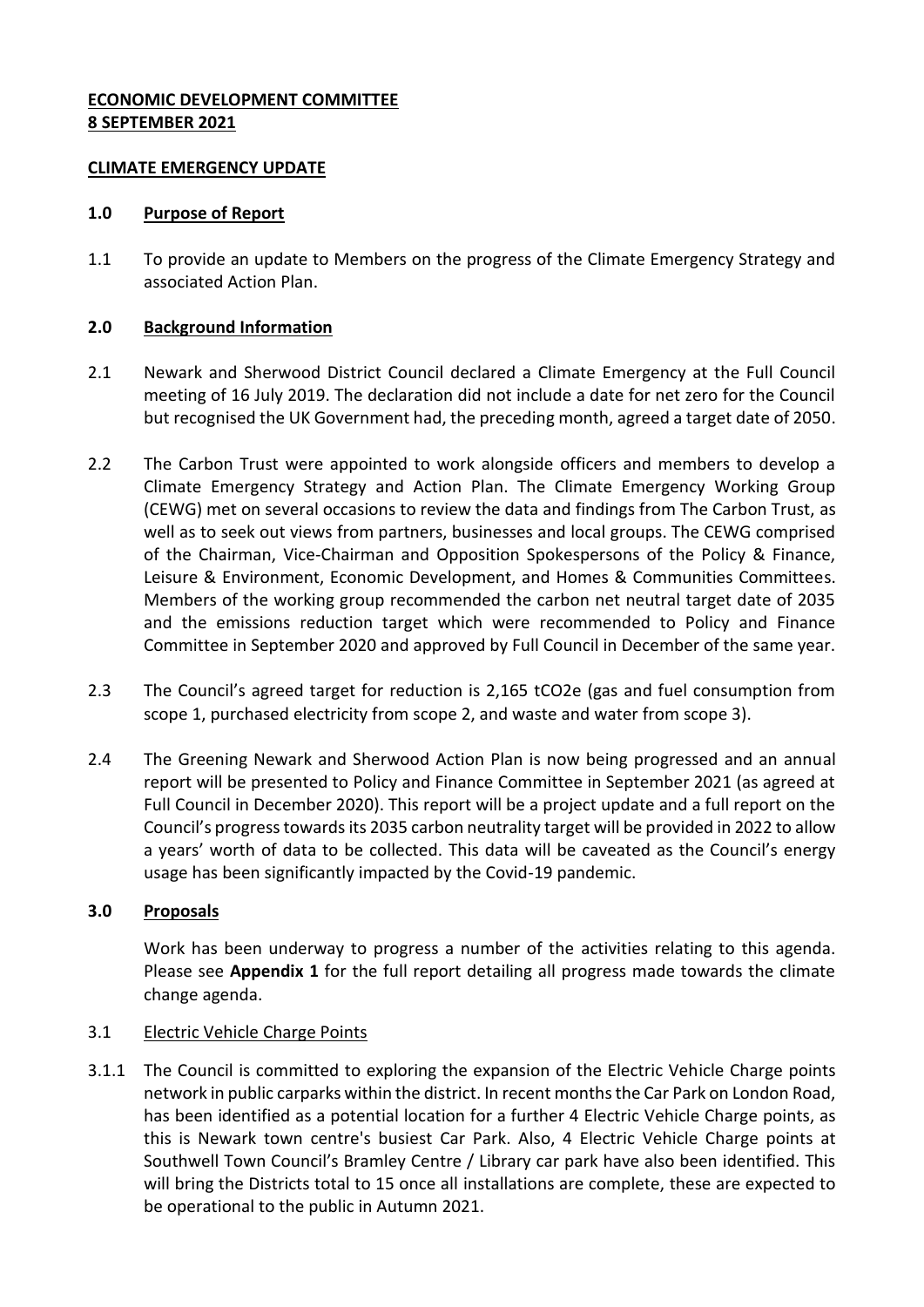#### 3.2 Electric Vehicle Transition

- 3.2.1 As part of the Greening Newark & Sherwood Action Plan the Council have made the commitment to explore the implementation of electric vehicles within the Council owned fleet of vehicles. It was agreed at Leisure and Environment Committee on 16 March 2021 to adopt a phased approach towards electrification, this will begin with small scale pilots, before considering two possible phases of transition – 2023-2026 for small vans and fleet, subject to an approved business case, and post 2026 for larger vehicles, subject to vehicle type specific business cases submitted to Committee for approval.
- 3.2.2 Approval has been given to replace two vehicles which have reached the end of their useful life, the procurement process has begun and the Council will begin using these in autumn 2021. A project group has been set up to consider the future of Brunel Drive Depot and the sites ability to meet the requirements of the Council going forwards. It is expected that as part of the National Waste and Resources Strategy, Newark and Sherwood District Council will be mandated to collect more waste streams than is currently collected. In order to meet these potential requirements, Brunel Drive Depot may need to store more waste vehicles on site. Also, if the pilot study of the two electric vehicles is successful further electric vehicles will need to be purchased and potentially stored and charged at the location overnight. The project group is currently considering various options to meet the requirements and develop a master plan for the future of the site.

#### 3.3 Data Validation

- 3.3.1 The council are currently seeking to streamline our carbon footprint calculation to gain further insight and more detailed picture of the Councils carbon footprint. As part of the Greening Newark and Sherwood Action Plan, we are committed to improving the data collection processes currently in place. An internal audit of the Council's current method of energy data collection and how data is validated has taken place. How this is carried out in the future is essential for carbon management and an accurate calculation of the Councils carbon footprint. The process has highlighted the importance of improving data collection and collation for the Council's ongoing response to the climate emergency.
- 3.3.2 There is currently an ongoing project to implement a defined process for energy management and utility data collection, the new process involves the enhancement of current methods and the introduction of new stages involving the development of a spreadsheet considering seasonal variations in energy and water consumption. It is proposed that energy databases will also be utilised to ensure accurate energy billing. This new proposed process is currently under review, this will be approved by relevant Business Managers.

#### 3.4 Solar PV Feasibility

3.4.1 The Council have produced a tender document and are in the process of appointing external support in looking at the rollout out of photovoltaics on Council buildings. One of the principal sources of the Council's carbon footprint comes from its estate and this work will help the Council to understand the capital costs, payback and carbon reduction impact from generating energy through sustainable sources.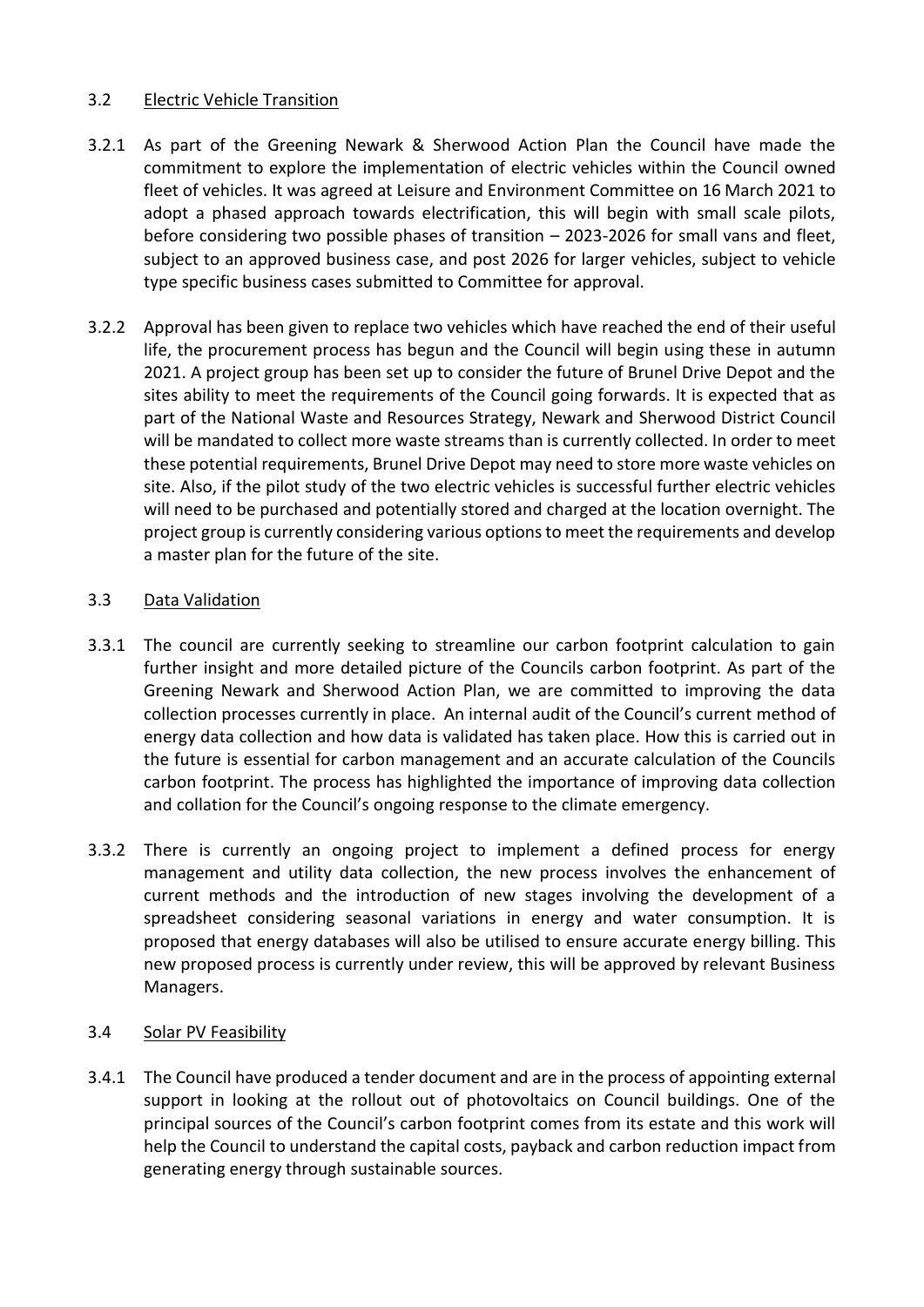- 3.4.2 Our Leisure Centres in particular, are the principle emitters in the Council's estate given their high energy needs. However, the feasibility will go beyond just the leisure centres and look at a range of buildings, including the Brunel Drive Depot, National Civil War Centre and Palace Theatre, the Newark Beacon and The Buttermarket amongst others. An assessment of the intricacies involved in expanding the current solar PV installation on Castle House will also be carried out by the appointed contractors. This will enable us to make an informed decision on which sites to proceed with and prioritise for solar PV installation on our corporate and leisure buildings.
- 3.4.3 The first phase of the project involves the desktop study and modelling of the selected sites, individual site visits and the development of a detailed study providing clear advice on viable solar PV array options, installation considerations and to produce a package of works and comprehensive installation details including prospective installation costs and a site by site business case. This will enable Newark and Sherwood District Council to make an informed decision regarding which sites to progress with based upon recommendations provided by the appointed consultants who are experts in the field.
- 3.4.4 The consultant will provide indicative estimated installation costs and payback periods to the Council, this will then be brought back to Policy & Finance Committee for approval for funding for the installation of solar PV on a range of our corporate and leisure buildings. Should the Council wish to progress with the installation then procurement support in the development of a specification document based on design elements from the first phase and project management of the successful installer will be provided by the contractor, ensuring the forecasted benefits from phase one are realised.
- 3.4.5 By investing in feasibility studies it enables Newark and Sherwood District Council to create workable and 'shovel ready' projects should funding opportunities become available.

## 3.5 Shovel Ready Projects

3.5.1 In order to be more prepared for national government grant funding applications, the Council have committed to exploring a range of carbon reduction and energy efficiency projects across a range of our corporate and leisure buildings. By obtaining a range of good quality quotes for works the Council will be more equipped for rounds of national Government funding than we are currently. This will also enable forward-thinking with regards to future budget allocations and future proofing the Council in the development of a more sustainable and carbon conscious environment. To achieve this the Asset Management team are currently obtaining quotes for the replacement of the biomass boilers and gas boiler at the Newark Beacon with a low carbon alternative as the current heating system is due for replacement. LED lighting upgrades across all of our corporate and leisure sites are also being considered and costed as part of this.

## 3.6 Tree Planting

3.6.1 As part of the Community Plan and Climate Emergency Strategy the Council have committed to planting 10,000 trees by 2023. During the 2020/2021 planting season 5,997 trees were planted in total, over 2,500 of these trees were given away to residents or parish/community groups. A further 3,355 trees have been planted in five locations in Newark, 8 trees were planted at Chuter Ede School as part of the Christmas tree recycling scheme and Chatham Court as part of the Safer Streets campaign. Newark and Sherwood District Council are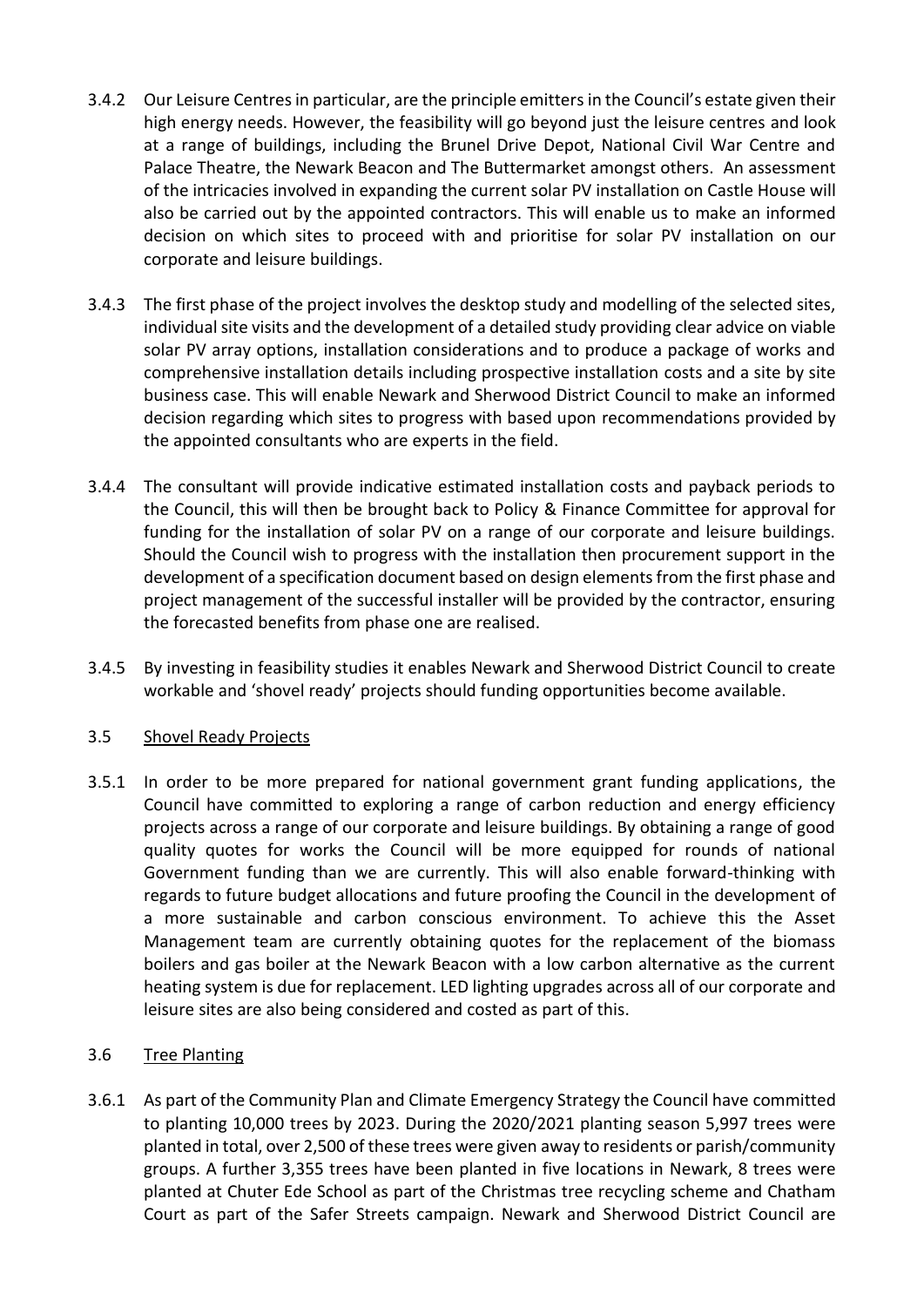committed to ensuring that the right tree is planted in the right place, in order to achieve this, the Environmental Services team utilise The Woodlands Trust's checklist, this is also helping to develop, plan and inform our Emergency Tree Plan which is currently in the process of being developed. The England Tree Strategy which is due for release will also inform our plan and will set out policy priorities to deliver our ambitious tree planting programme. It will focus on expanding, protecting and improving our woodlands, and how trees and woodlands can connect people to nature, support the economy, combat climate change and recover biodiversity.

#### 3.7 Residential Cycle and Car Parking Standards and Design Guide

3.7.1 The new Residential Cycle and Car Parking Standards and Design Guide was adopted at Economic Development Committee on 16<sup>th</sup> June 2021; all residential developments are encouraged to provide secure and undercover cycle parking provision in accordance with the recommended standards below.

| <b>Recommended Cycle Parking Standard</b> |                           |
|-------------------------------------------|---------------------------|
|                                           | <b>Cycle Parking</b>      |
| 1 bedroom dwellings                       | Min. 1 space per dwelling |
| 2 & 3 bedroom dwellings                   | Min. 2 space per dwelling |
| 4 + bedroom dwellings                     | Min. 3 space per dwelling |

- 3.7.2 Provision of cycle parking in Town Centre locations will be encouraged to be in line with the table above. If cycle parking is not to be provided in town centre locations (for example due to site-specific constraints relating to the reuse of historic buildings or change of use proposals), it is recommended that an explanation as to why is included in the supporting Design and Access Statement or other supporting application documents.
- 3.7.3 The use of garages for cycle parking will only be acceptable where it can be demonstrated both cycles and cars can be stored simultaneously. In the case of flats and other multioccupancy buildings, it is expected that each residential unit to have its own secure cycle storage area to offer maximum security for residents' bicycles and their cycling equipment. It is however recognised that this might not always be possible (for example the reuse of historic buildings or change of use proposals).
- 3.7.4 In relation to Electrical Vehicle Charging Infrastructure, it is recommended that each dwelling with a garage or dedicated parking space within its curtilage shall be provided with an electric vehicle charging point. Where this is not possible to achieve, it is recommended that a dummy charger is installed to enable convenient installation of a charging point on plot at a later date, each installed charge point is required to be in an easily accessible location.
- 3.7.5 The intention of this guide is to encourage people to cycle more for short distance trips to improve the health and wellbeing of residents, improve air quality, and reduce fuel emissions and release road capacity for those using cars for longer journeys. The District Council will expect new development proposals to demonstrate a high standard of sustainable design that both protects and enhances the natural environment and contributes to and sustains the rich local distinctiveness of the District, whilst meeting our objectives within the Community Plan and Greening Newark and Sherwood Action Plan.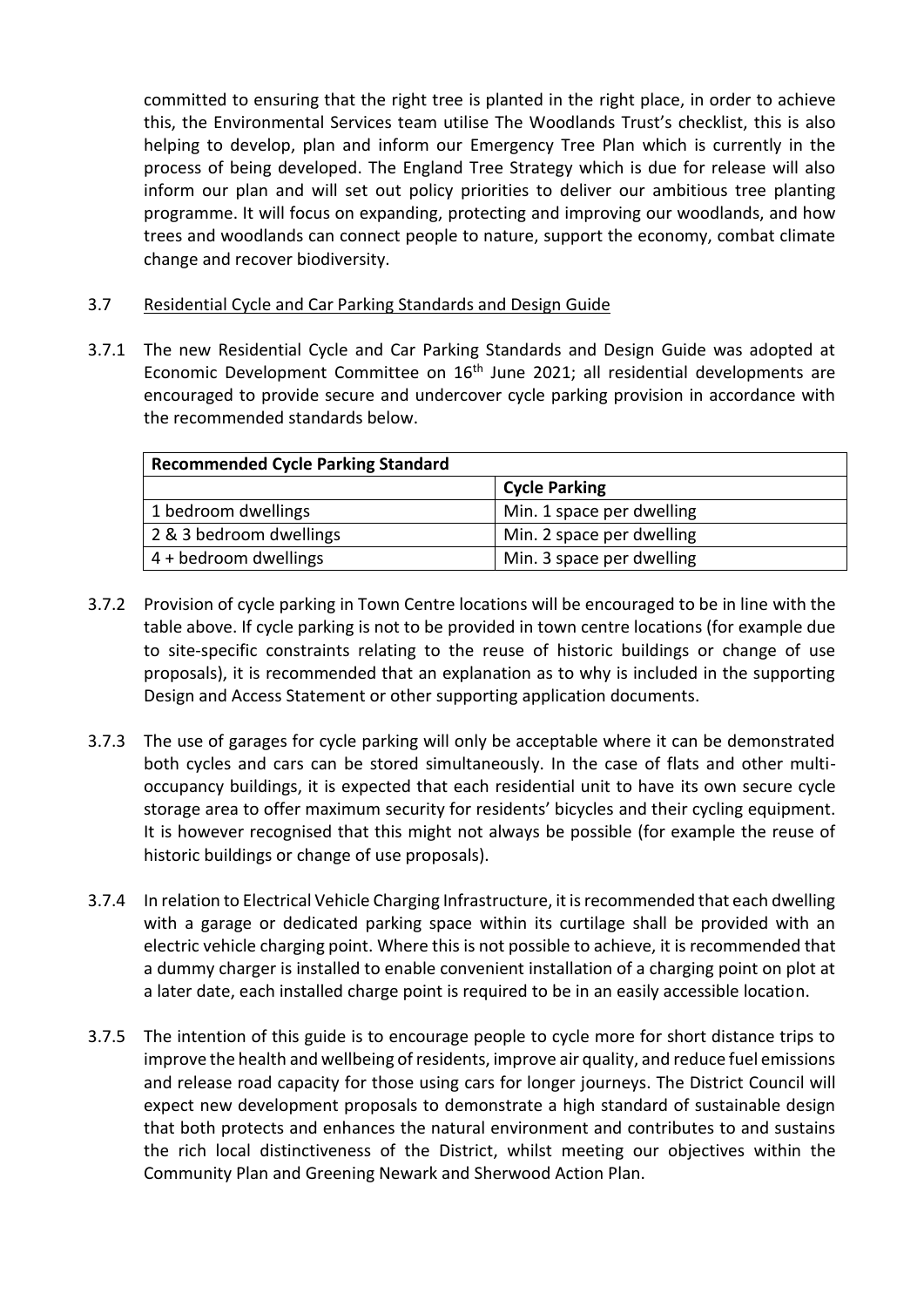### 3.8 Carbon Footprint

3.8.1 The Council are committed to recording our carbon footprint on an annual basis, our carbon footprint will be reported in September 2022 to. Data will be collected on an annual basis from various departments within the Council from May – June. This will then be calculated to determine our annual carbon footprint

#### 3.9 Taxi Licencing

3.9.1 Within the Greening Newark and Sherwood Action Plan, the Council commits to considering a reduction in Taxi Licencing fees for low carbon vehicles. This was due to take place in 2020, however, due to the Covid-19 Pandemic there has been a substantial reduction in members of the public utilising taxi services. The intention is for Public Protection colleagues to take a report to the General Purposes Committee (responsible for taxi licensing) in March 2022 on this issue. Although in its early stages the officers are looking at the policy for the specification of taxi vehicles including hybrid or electric vehicles and specifying emission limits for the taxi fleet. There will also be consideration of offering lower fees for lower emission vehicles.

#### 3.10 Climate Emergency Project Meetings

3.10.1 A working group of internal members of staff has been set up to encourage the sharing of environmental related actions and activities taking place in various directorates. This meeting currently happens on a quarterly basis. This gives members of staff a forum for sharing good news stories, current workload and carbon reduction and environmentally focused activities, this meeting is also attended by our Communications Team to ensure that the information shared in the project meeting is communicated out through our social media channels.

## **4.0 Equalities Implications**

4.1 There are no equalities implications envisaged within the projects discussed in this report.

## **5.0 Digital Implications**

5.1 Whilst there has been no digital implications identified there may be associated software requirements once feasibility studies have been completed and have been further explored by Newark & Sherwood District Council. The implications shall be considered as deemed appropriate. Furthermore, the ICT & Digital Services team will work to with the Environmental Policy & Projects Officer to reduce the technology carbon footprint for Newark & Sherwood District Council.

## **6.0 Financial Implications FIN21-22/5770**

6.1 Current funding agreed for Climate change is set out below: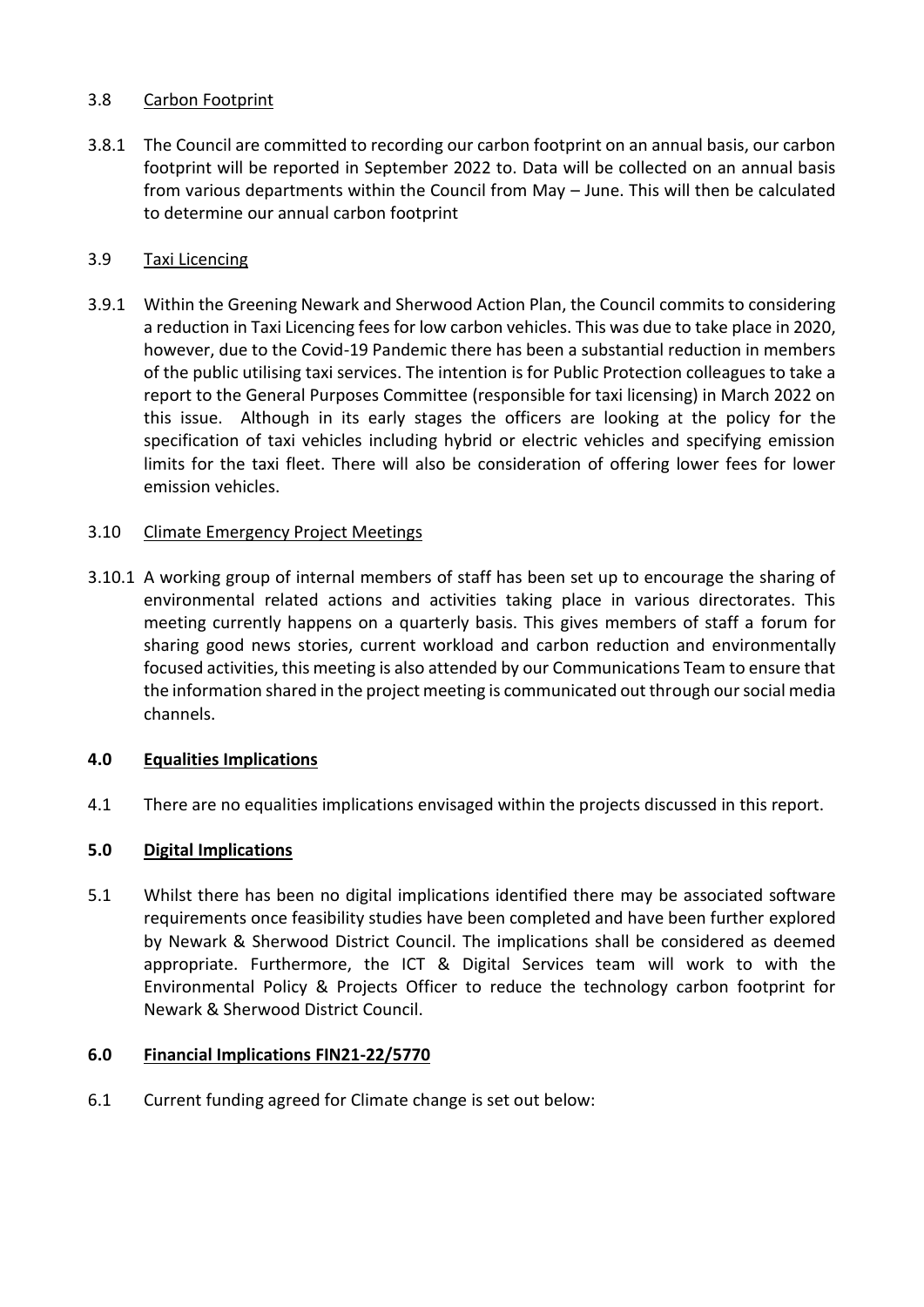| <b>Climate Change</b>                   |           |           |           |           |               |
|-----------------------------------------|-----------|-----------|-----------|-----------|---------------|
|                                         | $21 - 22$ | $22 - 23$ | $23 - 24$ | $24 - 25$ | <b>Totals</b> |
| Current Budget within Capital Programme | 105,000   | 75,000    | 75,000    | 75,000    | 330,000       |
| <b>Funded by:</b>                       |           |           |           |           |               |
| Capital Receipts                        | 0         | 0         | 75,000    | 75,000    | 150,000       |
| <b>Borrowing</b>                        | 75,000    | 75,000    | 0         | 0         | 150,000       |
| Capital Reserves                        | 30,000    | 0         | 0         | 0         | 30,000        |
| Total Funding                           | 105,000   | 75,000    | 75,000    | 75,000    | 330,000       |
|                                         |           |           |           |           |               |
| <b>Allocated to Specific Projects</b>   |           |           |           |           |               |
| Solar Panals                            | 30,000    | 0         | 0         | 0         | 30,000        |
|                                         |           |           |           |           |               |
|                                         |           |           |           |           |               |
| <b>Balance Unallocated</b>              | 75,000    | 75,000    | 75,000    | 75,000    | 300,000       |
|                                         |           |           |           |           |               |
| <b>Expenditure to date</b>              |           |           |           |           | O             |

So far only Phase one of the solar feasibility study has been allocated specific funding, a budget of £30,000 has already been allocated to this.

A further report will be provided should the Council decide to progress with Phase 2 of the Solar feasibility study which will involve the development of a site specific installation specification document and the project management of the prospective installation of solar PV on our corporate and leisure buildings.

#### **7.0 Community Plan – Alignment to Objectives**

7.1 These projects align with the Council's Community Plan objective to "Enhance and protect the district's natural environment". There is a specific activity under this objective to reduce the Council's carbon emissions by implementing an environmental strategy and carbon reduction action plan to achieve carbon neutrality. However, the Greening Newark & Sherwood Action Plan can also be considered to touch upon all objectives.

#### **8.0 RECOMMENDATIONS that:**

- **a) The project update to be noted; and**
- **b) further reports providing additional progress updates on Newark & Sherwood District Council's carbon reduction journey be provided as required.**

#### **Reason for Recommendations**

**To provide an update to Committee on project progress. To ensure there is engagement at committee level with the climate emergency progress**

#### Background Papers

26 September 2020 – Policy & Finance Committee

15 December 2020 – Full Council